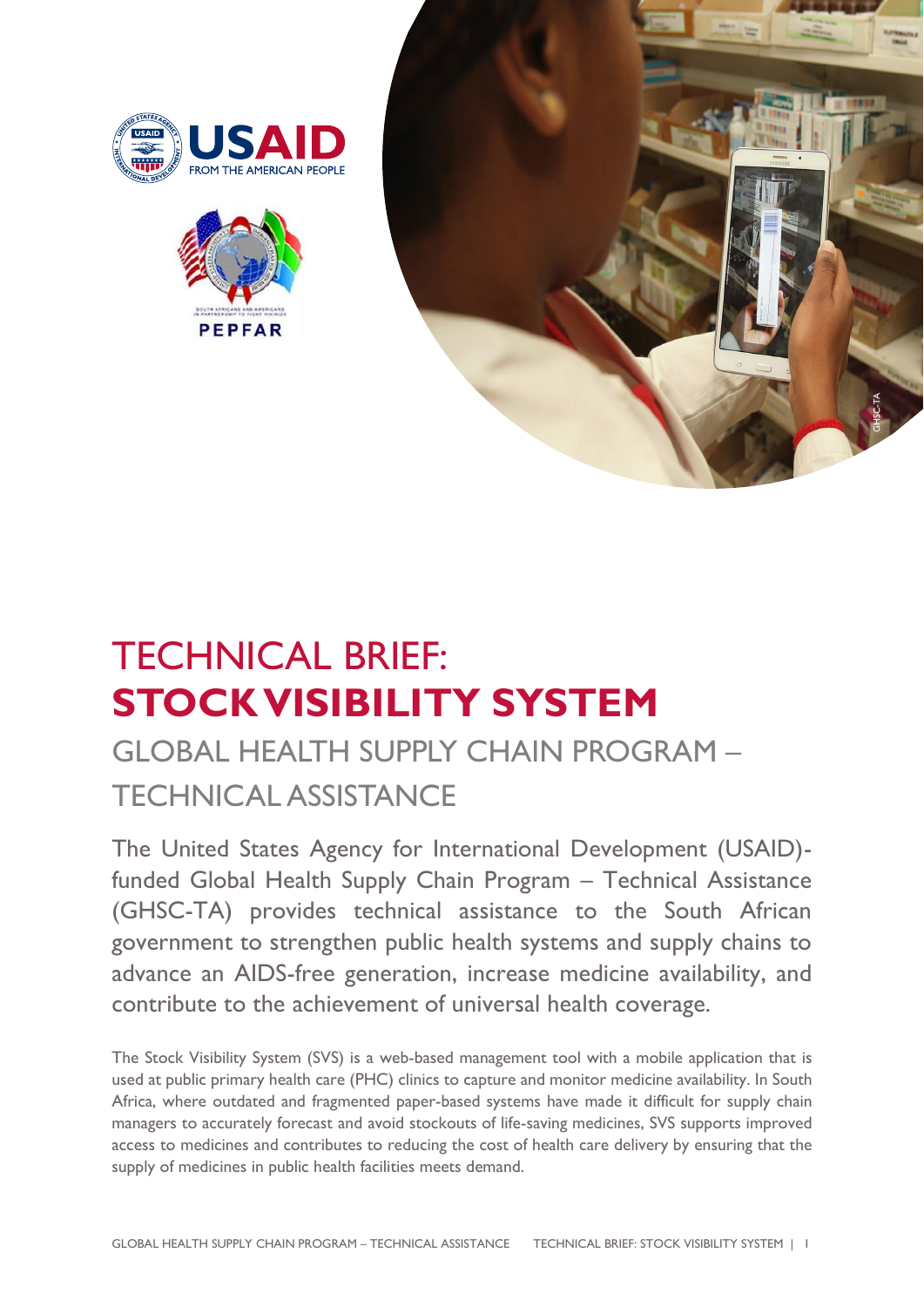#### **OBJECTIVES**

SVS was developed to act as an early-warning system to alert health care facility staff and broader supply chain stakeholders of facilities affected by low stock levels that could lead to supply interruptions. SVS aims to support better management of stock availability to ensure reliable access to life-saving HIV/AIDS, tuberculosis (TB), and other essential medicines in public health care facilities. Health care providers rely on SVS to develop targeted interventions to prevent stockouts from occurring and rapidly resolve them when they do occur.

Each PHC facility using the system is allocated a smartphone with the SVS application pre-loaded on the phone. The application is designed to work even in remote areas. On a routine basis, health care workers capture stock levels on the SVS application. The data captured at PHC facilities is synchronized in real time to a cloud-based server, where it is available to view on the designated SVS web portal by approved users. The portal generates automated email and SMS system alerts to web users at all levels of the supply chain that allow them to monitor and manage medicine availability at facilities. The data is also made available to the National Department of Health's (NDOH) National Surveillance Centre (NSC), with the data being visualized on a dashboard which enables monitoring of medicine availability at all levels of the supply chain.



When used correctly by stakeholders at various levels of the supply chain, SVS contributes to ensuring that essential medicines are available at the facilities where they are needed. In turn, SVS helps to ensure that patients receive their medicines and achieve optimal treatment outcomes for HIV/AIDS, TB, and other diseases, contributing to South Africa's 90-90-90 treatment target for HIV/AIDS.

### **APPROACH AND KEY ACTIVITIES**

GHSC-TA provides technical assistance in the development and implementation of SVS in South Africa. The program has worked closely with the SVS service provider contracted by the NDOH to adapt the application to the South African context and make sure it is operational at all eligible PHC clinics in the eight provinces where it is deployed.

During the pilot and expanded roll out, GHSC-TA provided technical support to the NDOH to implement SVS, including working with the training teams and stakeholders to encourage the use of SVS on the ground. Support activities included: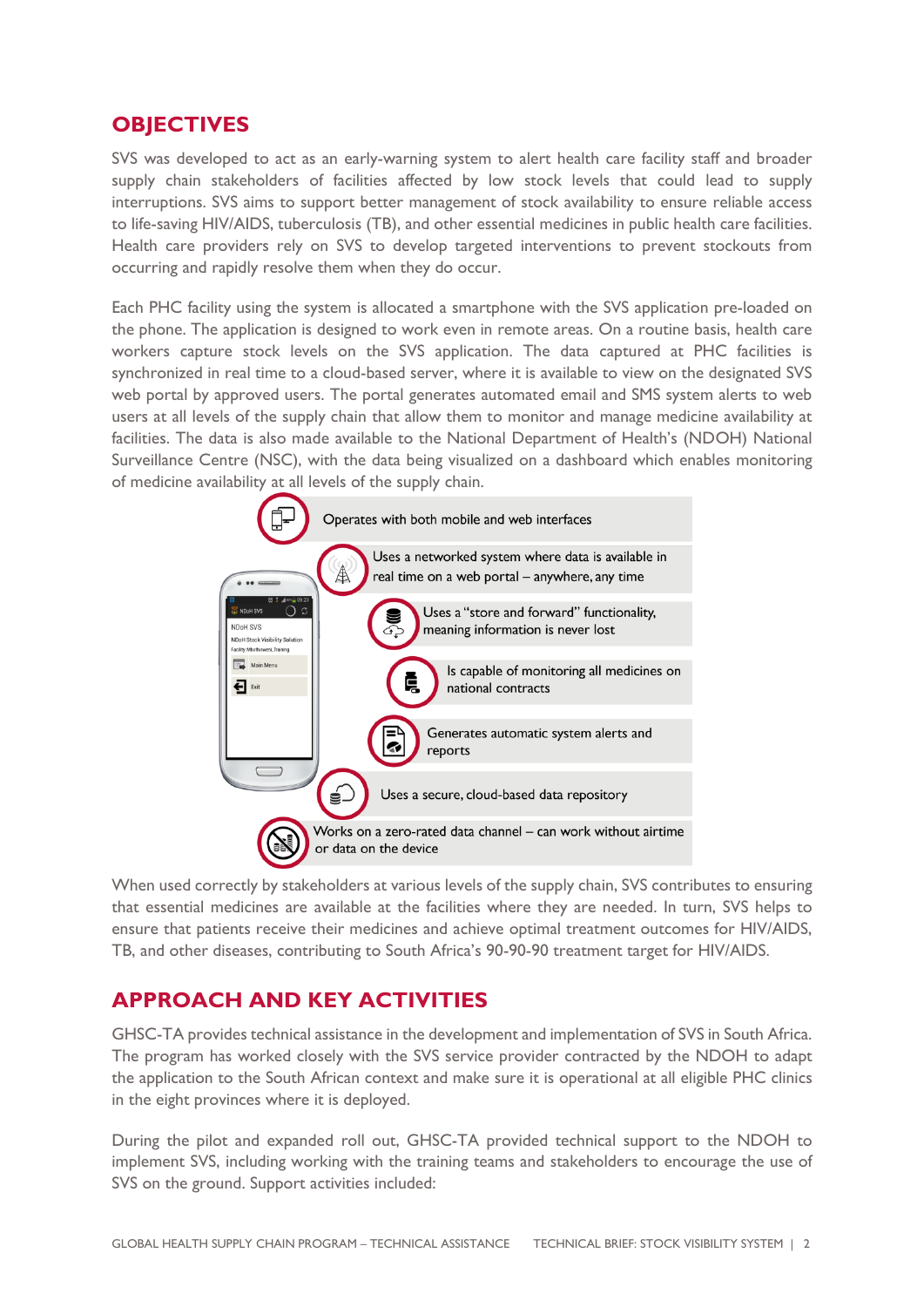- Leading high-level stakeholder engagement meetings with provincial heads of health to drive institutionalization of the system;
- Supporting device and application distribution to all deployed facilities;
- Facilitating end-user training and ongoing support;
- Supporting system improvements and report development;
- Integrating data reported through the application into NSC dashboards;
- Assisting with and encouraging evidence-based approaches to the use of reports generated by the system; and,
- Engaging with key stakeholders to include reporting via SVS as a standard practice in the national Ideal Clinic Framework.



GHSC-TA is currently supporting the expanded development of the SVS application to enable ordering and receiving of stock on the same device used to capture stock updates. The program is providing technical inputs to support the development of specifications, testing, piloting, and deployment of this new functionality on a national basis. To build local capacity and support sustainability, GHSC-TA has handed over routine management of SVS to the NDOH project manager.

Implementation of SVS in South Africa means that low-stock levels can be proactively managed and that facilities experiencing stockouts can receive priority attention. The NDOH is able to monitor the availability of medicines on the shelves of clinics as well as at provincial warehouses and hospitals, thus helping to prevent stockouts before they occur.

## **ACHIEVEMENTS**

GHSC-TA's SVS technical assistance has resulted in the following improvements, strengthening the health supply chain in South Africa:

- Forty-six percent increase in the availability of antiretrovirals to treat HIV/AIDS during the pilot implementation period (2014-2016).<sup>1</sup>
- Forty-nine percent increase in the availability of medicines used to treat TB during the pilot implementation period (2014-2016).
- Implementation of SVS in more than 3,100 clinics in eight provinces since 2014.
- Expanded deployment of SVS beyond the pilot program to more than 1,100 additional facilities in just three months between April–June 2016 -- this is approximately twice the number of facilities deployed in the same time frame during the pilot period.
- Increased understanding among users of how and why to use SVS to improve supply chain

<sup>&</sup>lt;sup>1</sup> Updated changes to medicine availability will be reported in GHSC-TA's endline assessment.